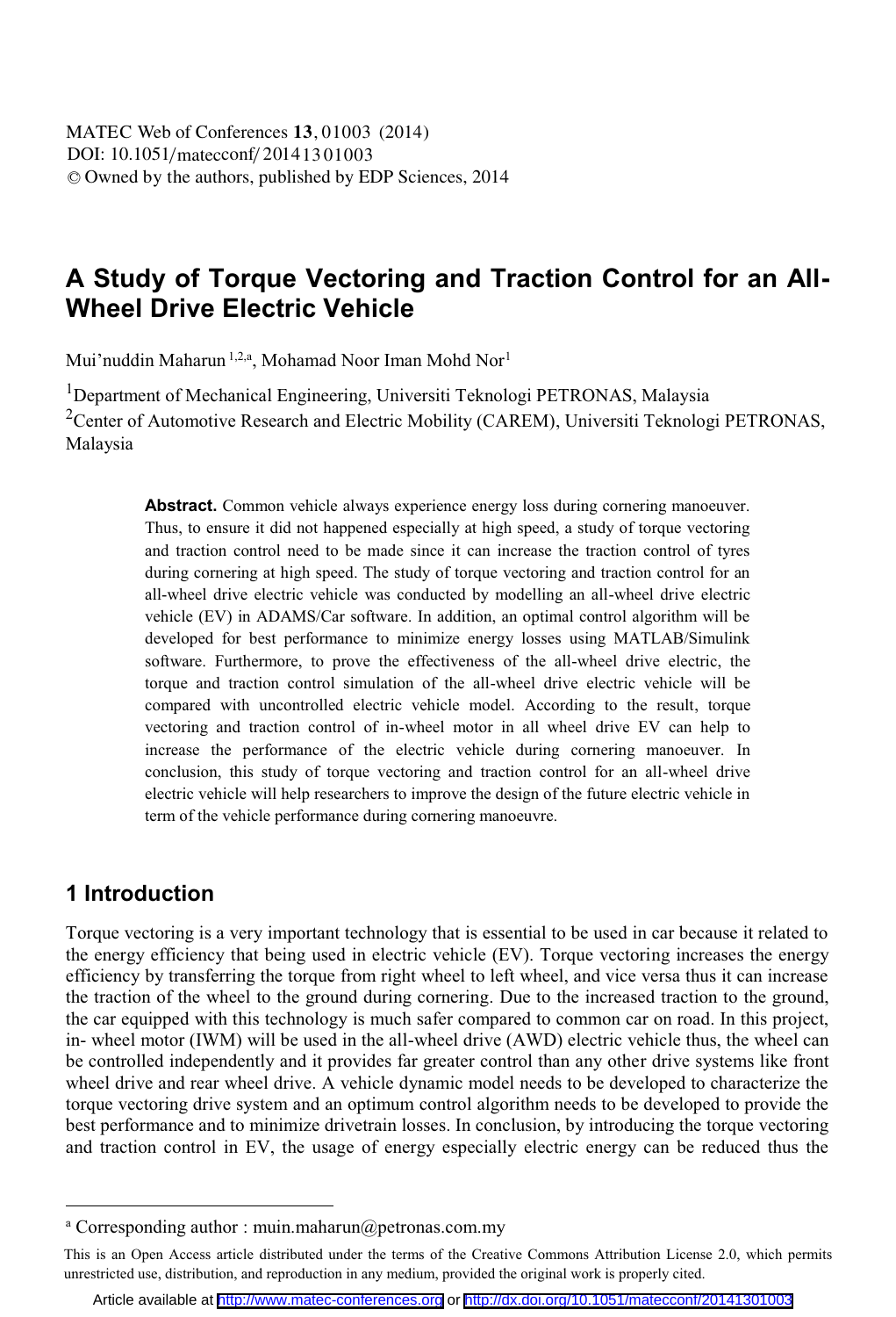efficiency of the next generation of EV will be increased and most important part is this technology gives great impact towards the sustainability of environment.

## **2 Torque Vectoring and the Existing Implementation**

Torque vectoring (TV) is a process that translates input from the driver (brake, steering angle, acceleration pedal signals) into torque commands to the wheels of the vehicle which means with the individual torque distribution, the performance and traction control of the vehicle can be enhanced [1]. In other words, while TV system monitors steering angle, wheel speed, yaw rate, vehicle speed and other inputs, it splits engine's torque from front to back and distributed it from side to side on a given axle by using control unit deferential [2]. Figure 1 shows the diagram that defines torque vectoring concept.



**Figure 1.** Definition of torque vectoring [2].

According to Li et al [2], when the vehicle is turning left with under steer, TV drive automatically transmits the input torque,  $T_d$  of the driveshaft from left rear wheel to right rear wheel with vectoring torque,  $T_v$  by engaging clutches. Thus, it results in additional driving force  $T_v$  / R acting on right rear wheel and extra braking force  $-T_v / R$  acting on left rear wheel. Finally, the differential longitudinal driving force ∆F between the right and left wheel is produced, which generates yaw moment, M, helping the vehicle bend into the corner more sharply. When the vehicle is driving straight, TV behaves like an ordinary open differential with the input torque  $T_d$  equally distributed to the left and right rear wheels, which means  $T_v = 0$ .

Some car manufacturer has already implemented this technology to improve the performance of their cars. Quattro, xDrive, and Active Yaw Control are among the most popular torque vectoring technologies that has been implemented by Audi, BMW and Mitsubishi respectively.

## **3 Control Systems**

Control is the process of causing a system variable to perform some desired value. While control system on the other hand, is an interconnection of components forming a system configuration that will provide a desired system respond. There are more than 95% of the control loops based on proportional-Integral-Derivative (PID) controllers are yet still be used in the industrial processes [3]. This is due to the simplicity in principle.

There are 2 types of control system which are feed-forward and feed-backward. A feed-forward controller uses information from measurable disturbances to improve the control performance; theoretically it is possible to eliminate the disturbances, but in reality, the disturbances will not perfectly eliminate. On the other hand, feed-backward control system calculation is based on measurements of the controlled output; where feed-backward control systems normally give better attenuation of low-frequency process disturbances and that they give better robustness (less sensitivity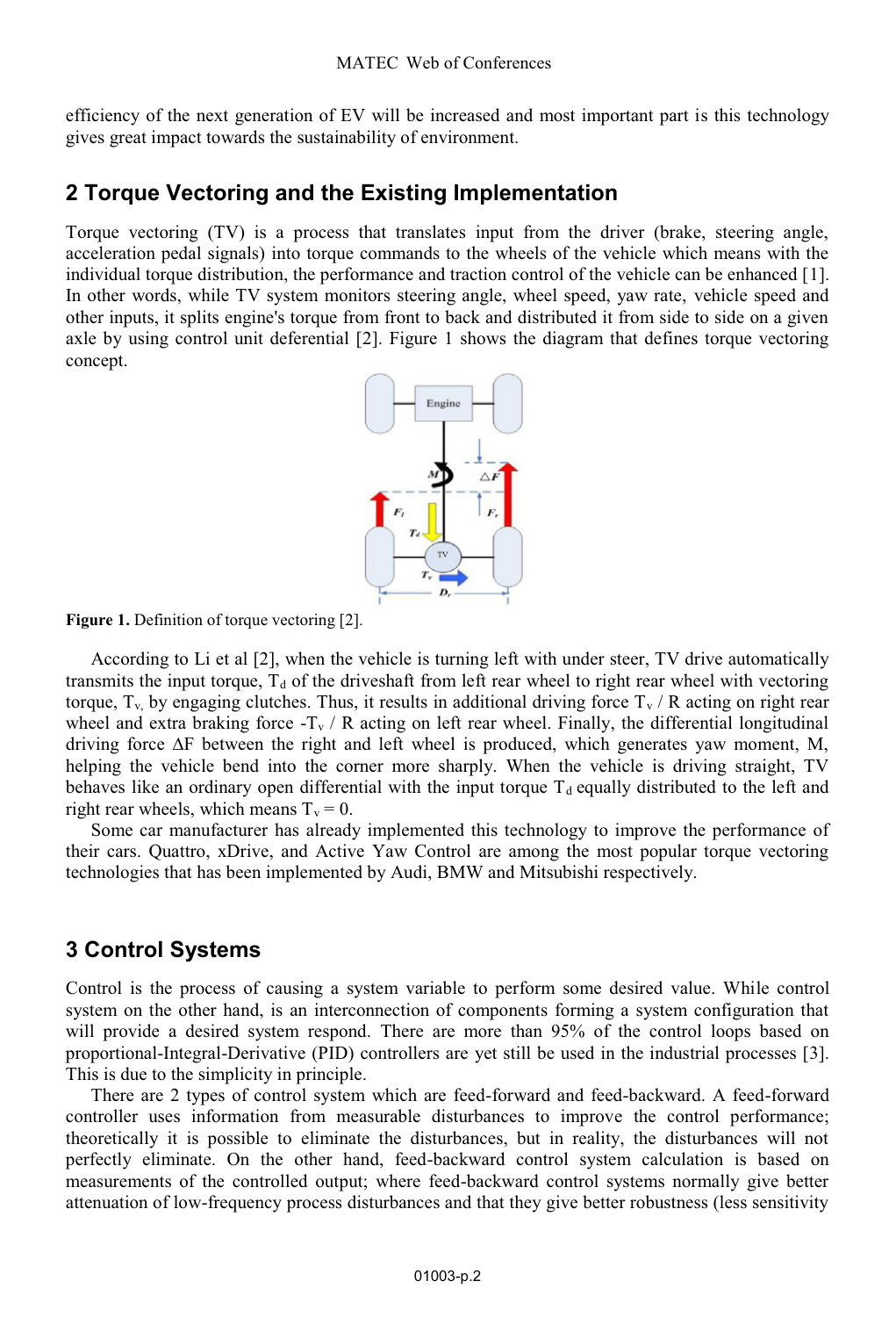### ICPER -2014

to parameter changes) when compared to systems without feedback [3]. Among the most widely used feed-backward control mechanism in industrial control systems is a PID controller.

Another popular logic controller is fuzzy logic. It can control complex continuously-varying systems. It can approximate any continuous functions on a compact set to a given accuracy so it can be considered as a universal approximator. The advantages of using fuzzy model are the model structure is easy to understand and sometimes interpretable and various types of knowledge can be integrated in the model, including statistical objects and empirical knowledge [4]. It was found that fuzzy controller was simpler and easier to develop compare to PID controllers [5]. Fuzzy controller type will be used in this research to develop an optimal control algorithm for best performance and to minimize energy losses in MATLAB/Simulink.

### **3.1 Reference model**

Bicycle model is the simplest method in determining lateral vehicle response which has two degree of freedom. The model combined the right and left tires at the front and rear of the car into equivalent tire which located at the centre line. The slip angles on the inside and outside wheels are approximately the same. The degree-of-freedom for constant forward speed are yaw rate, r, and lateral velocity  $u_y$  (or sideslip angle,  $\alpha$ ). In addition, this model neglects body roll and load transfer. The longitudinal speed of travel is assumed to be constant. The steer and slip angles are assumed to be equal thus, the tire forces may be assumed to vary linearly with slip angles [6]. The model which can be expressed in a state space form as follows;

$$
\dot{x} = Ax + B\delta_f \tag{1}
$$

$$
x = \left[\beta, \gamma\right]^t \tag{2}
$$

$$
A = \begin{pmatrix} -2\frac{C_f + C_r}{mV} & -1 - 2\frac{l_f C_f + l_r C_r}{mV^2} \\ -2\frac{l_f C_f + l_r C_r}{lV^2} & -2\frac{l_f^2 C_f + l_r^2 C_r}{lV} \end{pmatrix}
$$
(3)  

$$
B = \left(\frac{2C_f}{mV} - \frac{2l_f C_f}{I}\right)
$$
(4)

Where  $\beta$  is side slip angle,  $\delta_f$  is front steer angle,  $\gamma$  is yaw rate, *m* is mass,  $l_f$  is length between center of the car and front tire,  $l_r$  length between center of the car and rear tire, *I* is the vehicle inertia,  $C_f$  is front cornering stiffness, and  $C_r$  is rear cornering stiffness.

### **4 Results and discussion**

Several vehicle cornering simulation were performed which are single lane change (SLC) and steep steer (SS). The results compared the performance of EV model with controlled IWMs and EV model with uncontrolled IWMs. The results are compared based on the yaw rate characteristic which gives information on how stable the electric vehicle undergoes the manoeuvre since yaw rate is related to side slip angle.

### **4.1 Single lane change simulation**

As stated before, SLC is to simulate vehicle that changing lane at certain given speed. Time taken for the SLC simulation is 5 second, and the SLC manoeuver will start at  $T = 2$ sec where the steering wheel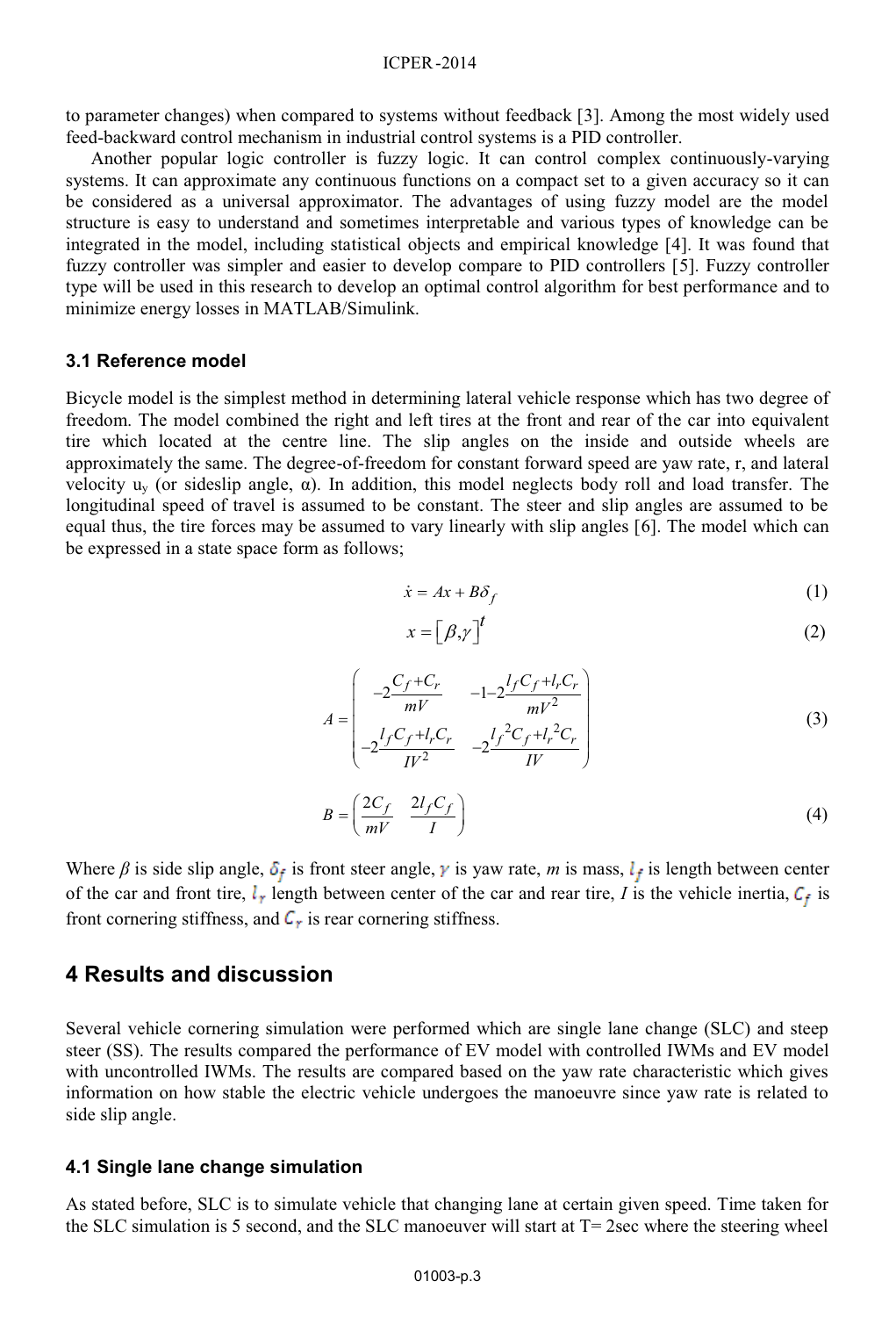angle started to turn from 0 to 90 degree for 0.5sec and turn back from 90 to 0 degree for another 0.5sec. The vehicle speed was set constant at 90 km/h.



**Figure 2.** Torque vs. Time graph for SLC **Figure 3.** Yaw rate vs. time for SLC.

Figure 2 shows the torque output at each of the wheel. The output torque at the front right and rear right wheel were lowered down by the controller at  $T=2s$  until  $T=2.5s$ . This shows that the torque vectoring system was applied thus assisting the vehicle to have a resultant moment towards the right (clockwise). At T=2.5s until T=3.0s, the torque at front left and rear left were lowered down by the controller. The torque vectoring system assisted the car to get the resultant moment toward the left. Thus, it completed the single lane change manoeuver.

Figure 3 shows the plot of yaw rate versus time for yaw reference based on two degree-of freedom (2DOF) bicycle model, uncontrolled and controlled EV model. Yaw reference plot shows that there will be slight overshoot at  $T=3$ s to  $T=3.5$ s. By controlling the IWMs of EV model, the yaw rate was found has improved the slight overshoot. On the other hand, the uncontrolled EV model still experiencing change in yaw rate after  $T=3.5s$ . Based on the plot, it can be conclude that controlling IWMs can improve the stability of the EV model during SLC manoeuver.

#### **4.2 Single lane change simulation**

SS simulation is j-turn simulation of a vehicle at a certain speed. The vehicle speed was set constant at 90 km/h. Time taken for the SS simulation is 5 seconds, and the SS manoeuver will start at T= 2sec where the steering wheel angle started to turn from 0 to 90 degree for 2 seconds and stay at 90 degree until the end of the simulation (5 seconds).



**Figure 4.** Torque vs. Time graph for SS. **Figure 5.** Yaw rate vs. time for SS.